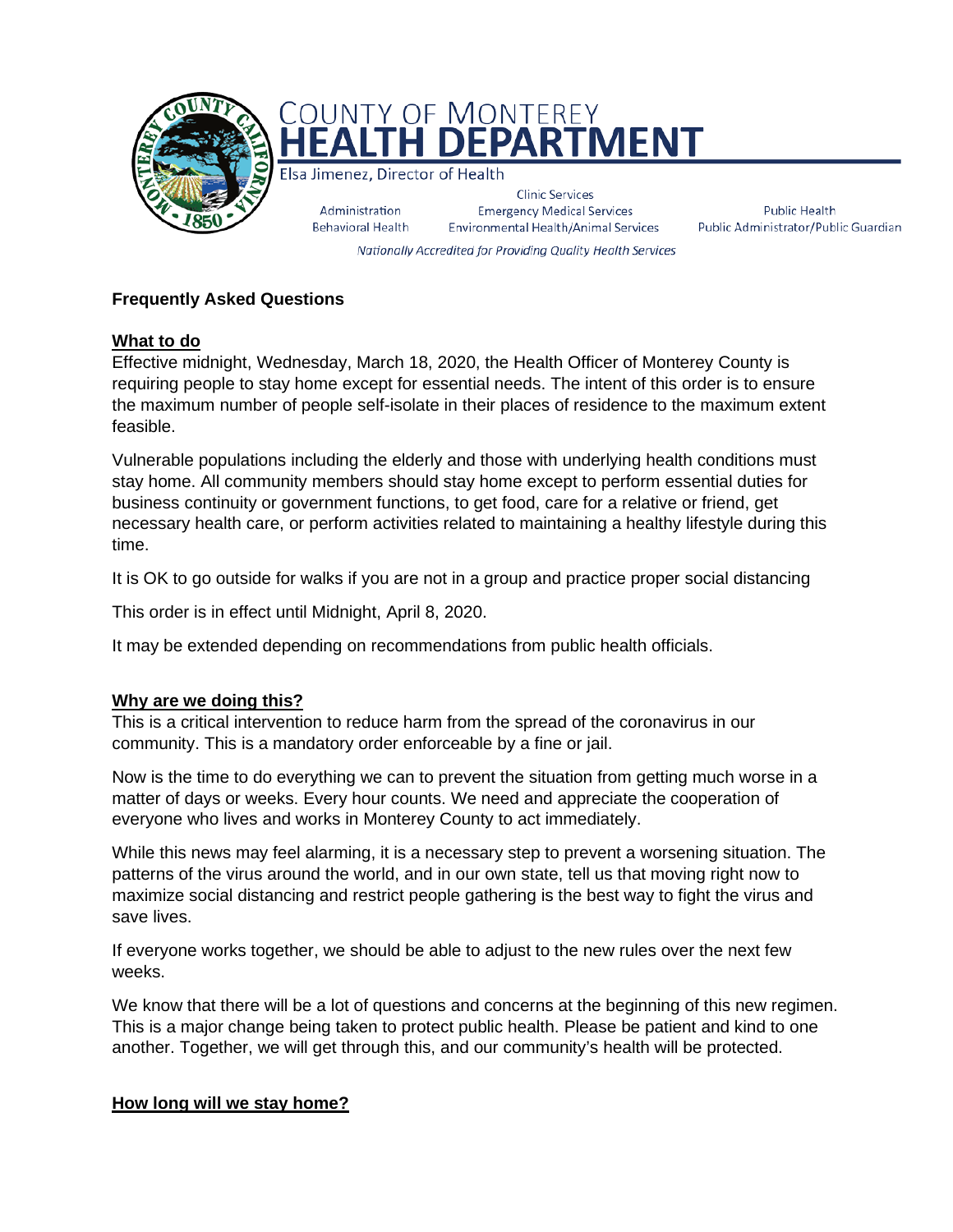This goes into effect on Midnight, Wednesday, March 18, 2020. It is currently set to last for 3 weeks through Midnight, Tuesday, April 8, 2020.

We want to be sure the Order is in place for only as long as necessary, and the Health Officer will be closely monitoring the situation every day in order to determine what adjustments make sense.

## **What can I do? What's open?**

These essential services will remain open:

- City/County government services: Police/Sheriff stations, fire stations, hospitals/clinics and healthcare operations, jails, garbage/sanitation, transportation, utilities (water, power and gas) and most offices
- Gas stations
- Pharmacies
- Food: Grocery stores, farmers markets, food banks, convenience stores, take-out and delivery restaurants
- Hardware stores/plumbers/ electricians and those who provide services necessary to maintaining the safety, sanitation, and essential operation of residences
- Banks
- Community benefit organizations on a case-by-case basis
- Laundromats/laundry services
- Cemeteries

#### **What's closed?**

- Dine-in restaurants
- Bars and nightclubs
- Entertainment venues
- Gyms and fitness studios

#### **What can't I do?**

- You cannot engage in group activities in person with others.
- You cannot have dinner parties. You cannot invite friends over to your home to hang out.
- You cannot go to bars or nightclubs.
- You cannot go to a nail salon or get your hair cut by a stylist or barber.
- You cannot go shopping for non-essential goods.
- You cannot take unnecessary trips on public transport or in your car or motorbike.

#### **Where does this apply?**

This is in effect throughout all of Monterey County including all cities, towns and unincorporated areas.

#### **Is this mandatory or is it just guidance?**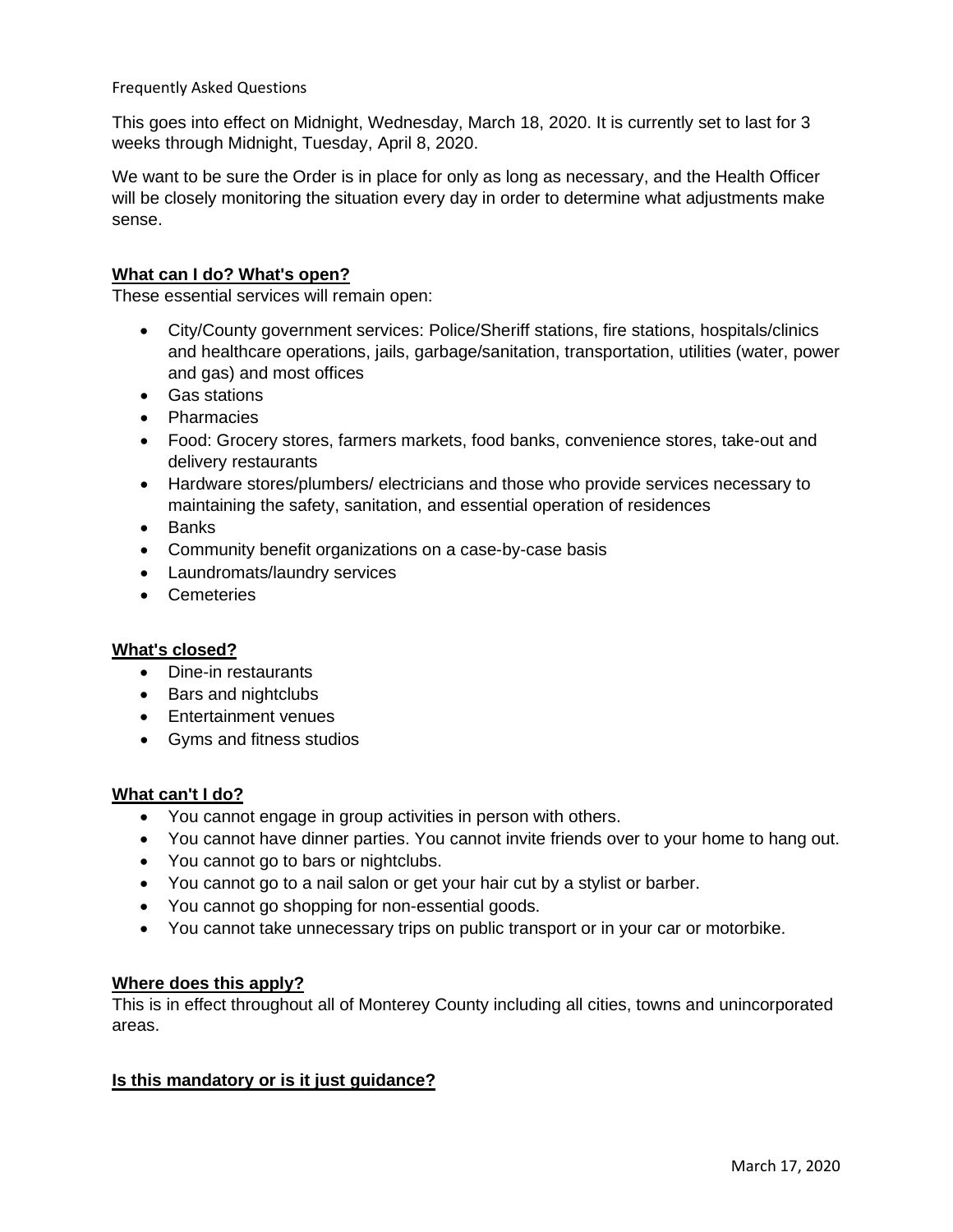It is mandatory. This Order is a legal Order issued under the authority of California law. You are required to comply, and it is a misdemeanor crime not to follow the order (although the intent is not for anyone to get into trouble).

It is critical for everyone to follow the Order to prevent the spread of COVID-19 and protect themselves, their loved ones, friends, neighbors and the whole community.

All persons, businesses, and other entities are required to comply if they do not fall within the exemptions that are specified in the Order.

#### **What if I need to get healthcare from my medical provider?**

You can still get your health needs addressed. Essential travel includes exemptions for medical appointments and services such as dialysis.

It is advisable to contact your health care provider to see if they are providing regular services. Some services, especially elective procedures, may be postponed or canceled.

If you are feeling sick, please first call your doctor, a nurse hotline, or an urgent care center.

Do not go to the emergency room of a hospital unless you are having an actual emergency.

#### **Can I leave home to visit friends or family members if there is no urgent need?**

No. For your safety as well as their safety, we need to help each other fight the spread of COVID-19 by staying at home.

## **Can I still get deliveries from online stores? Can I order from online stores?**

Yes. The mail and other delivery services to your home can continue to function, as can food delivery services.

Yes, you can place more orders from online stores. Businesses that deliver goods or services directly to residences are essential businesses that may continue to operate.

#### **Can I use ride share or on-demand service or a taxi?**

Yes, but only for essential travel.

Do you best to take social distancing precautions: cover your mouth and nose if you cough or sneeze, use hand sanitizer, and wash your hands before and after rides, etc.

#### **Can I take public transportation?**

Yes, but only for essential travel.

Public transit will continue to operate on a limited basis. When using public transport, you should maintain at least 6 feet, two to three steps away, including if you are on the bus or on trains.

You want to help everyone be able to practice social distancing. Therefore, it's important to only take public transportation for essential activities.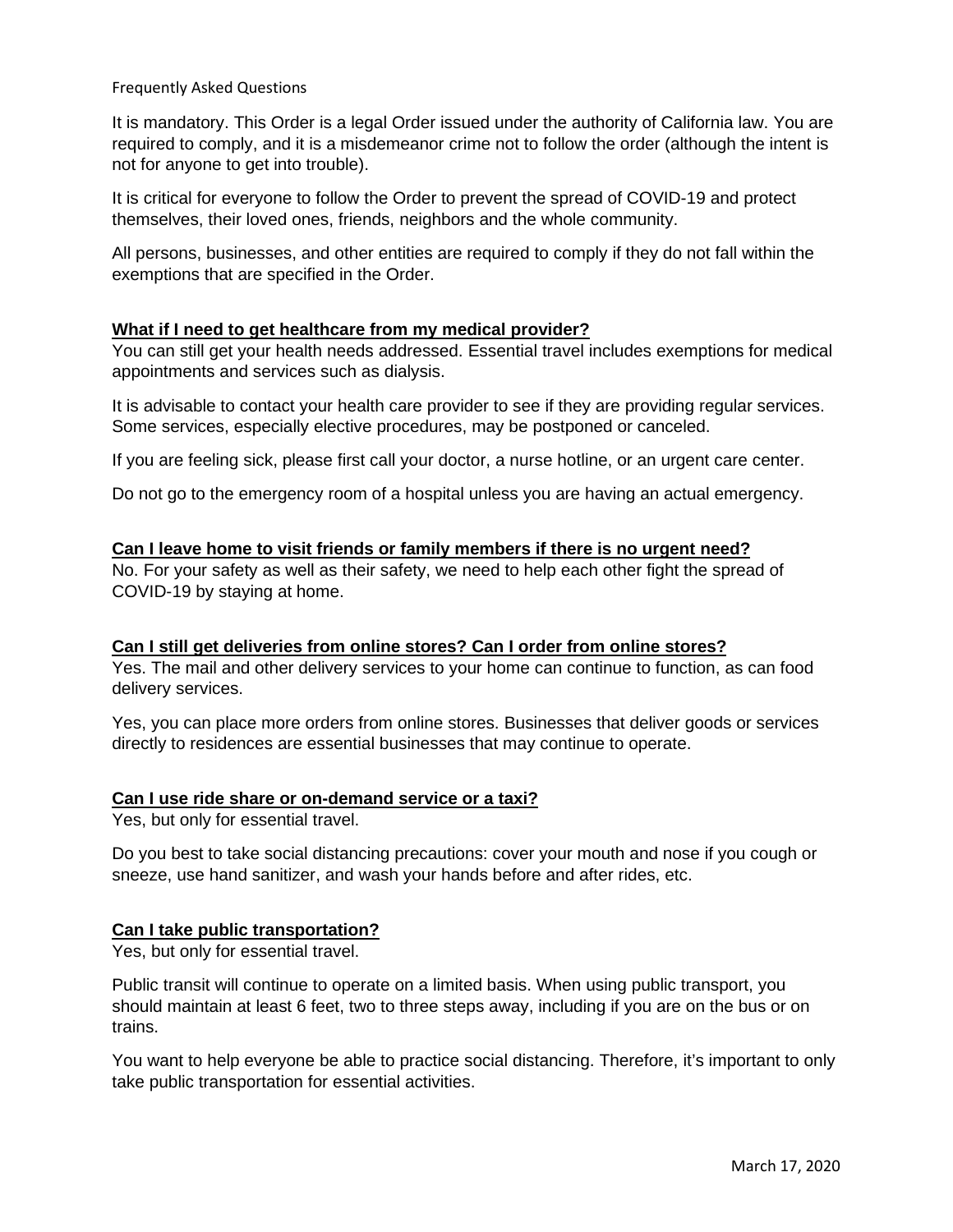# **Can I get my prescriptions or other health care needs? Can I leave home to go to the pharmacy to get my prescription filled?**

Yes. Drug stores and other medical supply stores can operate. When possible, you should have the drug store deliver your prescription medicine to your home.

# **How will I get food and medicines I need if I must stay in my home?**

The Order specifically allows people to leave their home to buy food, purchase medicine, and purchase other necessary items. It also directs businesses selling those items to remain open and allows employees of those businesses to keep working and to ensure those businesses are operating.

## **Should I stock up on food, necessities like toilet paper, and on medicines?**

No. You will continue to be able to purchase these items whenever you need them, as stores selling necessary items like grocery stores, pharmacies, and hardware stores will remain open.

Continue to buy normal quantities of these items on the same schedule you normally do. This will ensure that there is enough for everyone.

# **Can I leave home to care for my elderly parents or friends who require assistance to care for themselves? Or a friend or family member who has disabilities?**

Yes. Be sure that you protect them and you by following social distancing guidelines such as washing hands before and after, using hand sanitizer, maintaining at least 6 feet of distance when possible, and coughing or sneezing into a tissue.

# **Can I visit loved ones in the hospital, nursing home, skilled nursing facility, or other residential care facility?**

Generally, no.

It is strongly recommended that you do not go to a hospital unless you are seeking emergency medical attention or accompanying a minor who is under 18 years old or someone who is developmentally disabled and needs assistance.

Please use alternative ways to communicate with loved ones at nursing homes and residential care facilities. Like facetime and texting. The residents at those locations are the most vulnerable to COVID-19.

If you need to know more, please contact the facility you want to visit by phone before you leave.

This is difficult, but it is necessary in order to protect hospital staff and other patients.

# **What should I do if I'm sick and need to go to the hospital or a medical provider? How can I protect others?**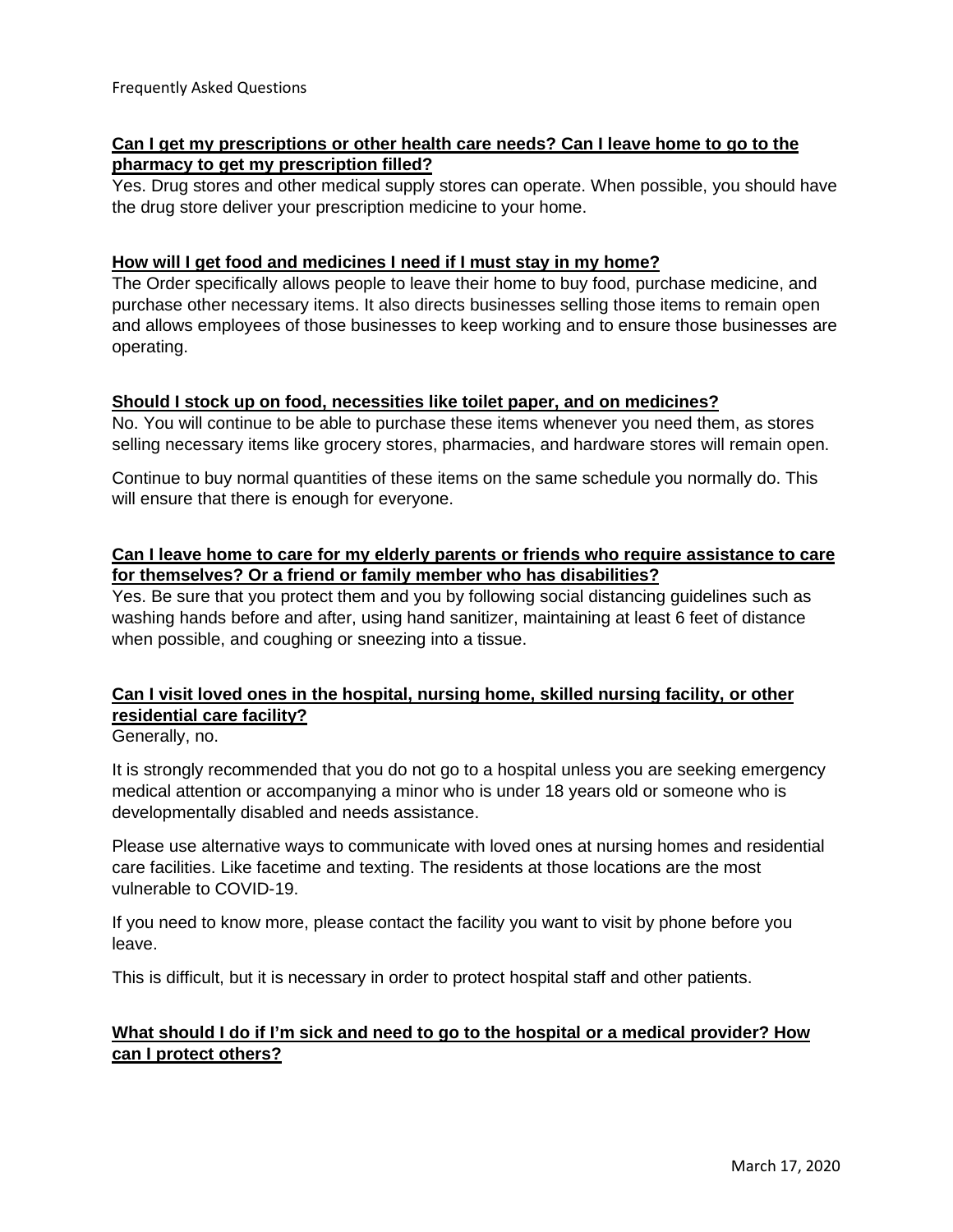If possible, walk or drive yourself to the healthcare. If someone else in your home is sick and can drop you off, that is another good option. You want to try to avoid exposing others to any germs you have, especially if you are seriously ill.

If you have Personal Protective Equipment (PPE) like a surgical mask or N-95 mask, you can wear that to prevent exposing others. If you don't have that, you could use a temporary method such as wrapping a clean scarf around your mouth and nose to try to reduce droplets when you cough and sneeze.

Although this is not an approved method, it is something you can do to avoid exposing others. Just do the best you can.

# **What if I can't get out of the home? How can I get supplies and food?**

Please contact friends, family, or others you know who can provide support. They are permitted to pick up any of your needs. Please also contact 211 if you do not have family or friends who can drop off food and supplies, the operators can connect you with a local aide to assist.

# **What about childcare and preschool?**

- Must be carried out in stable groups of 12 or fewer each day
- No interchanging of groups of children
- If more than one group is at a facility, then each group must be in a separate room (no mixing of groups)
- Each provider must stay with only one group and not change

#### **Who do I contact if I have questions?**

• Please call 211, for all non-emergency and non-medical inquiries.

### **Can I go buy pet food or take my pet to the vet?**

• Yes

#### **I receive mental health treatment; can I still go to their office?**

• Yes, but perform good hygiene practices and social distancing.

#### **Can I go for a walk in my neighborhood?**

• Yes, but perform social distancing

#### **Do I have to perform social distancing at home with my family?**

• No

#### **What happens if I don't comply with this order?**

• You can be fined or imprisoned

#### **I am a fisherman; can I still go fish?**

• Yes, if you are in the business of supplying fish to other establishments.

#### **How will the agriculture industry be impacted by this Order?**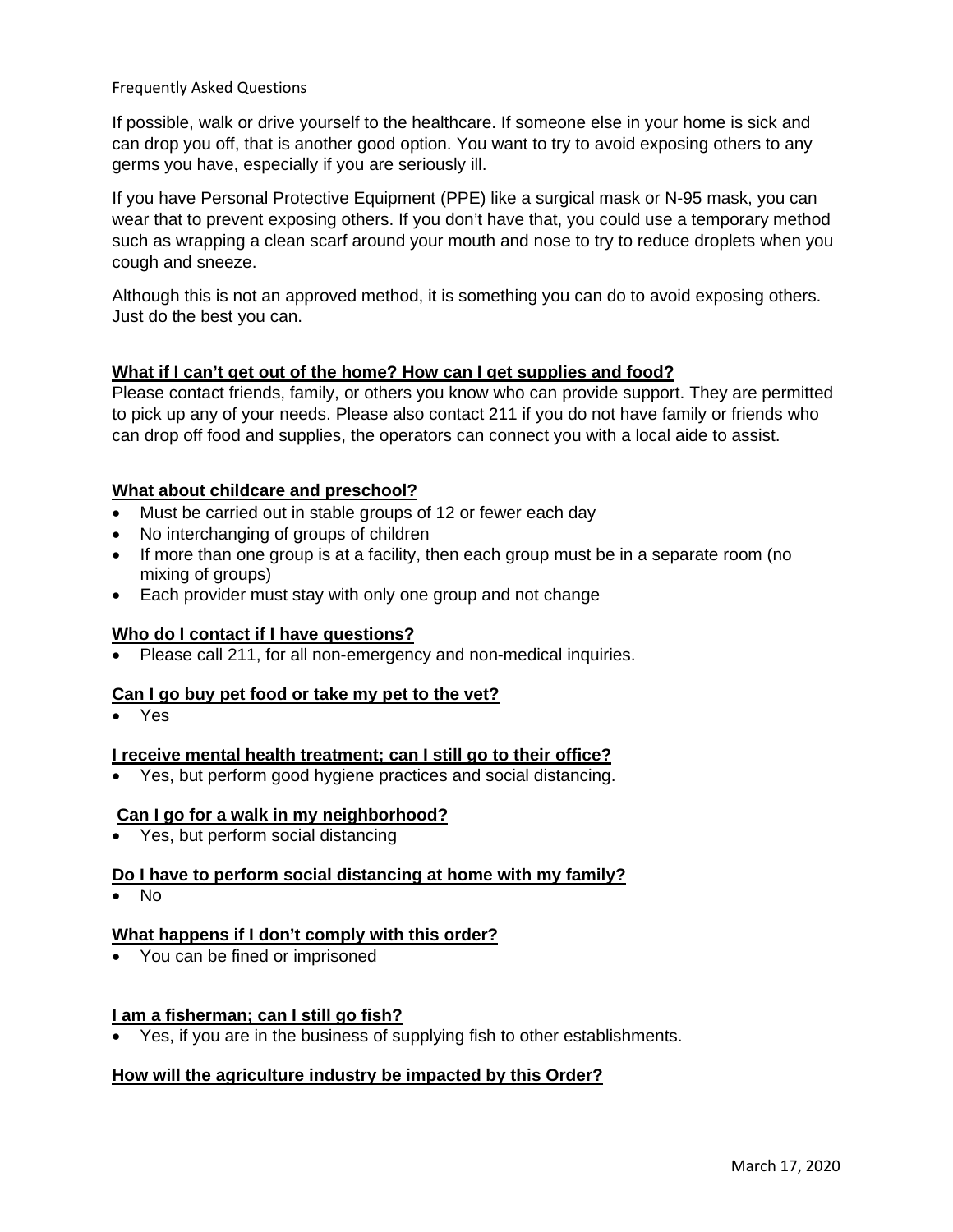• Farming, ranching and livestock businesses which provide food are exempt from the Order. Those whose jobs include food production such as planting, harvesting, processing, packing and transporting may go to work but as much as possible comply with social distancing practices.

## **I work in construction, how will this Order impact my job?**

This Order impacts new construction which is not allowed. On going construction is exempt and can continue

## **Can I still go to church, synagogue, or mosque?**

• No. Places of worship have not been exempted as essential activities under the order. Places of worship can still provide services listed in the order as essential such as food banks and funerals.

#### **What about if I need medical care?**

• Hospitals, medical facilities are exempted from the Order. You are free to go there and get medical attention.

#### **Can I pick up my prescriptions?**

• Yes

#### **I own a business, what am I supposed to do?**

• If you don't fall within an exception, besides performing basic minimum functions, you need to close.

#### **Is there relief for small business?**

• There is effort on the federal level to grant relief to small businesses. <https://www.congress.gov/bill/116th-congress/house-bill/6201/text>

#### **I had tickets to an event, will I get my money back?**

• You will have to work with the host of your event to see if the event is rescheduled or your money will be refunded.

#### **How do I prove that I am allowed to be outside?**

• The order contemplates that citizens will adhere to their civic duty and follow the order for the greater good of the community and comply with the order. At this time there is no requirement of proof that you are allowed to be outside your residence.

#### **Do I have to report to jury duty?**

• The courts are under the jurisdiction of the State of California. Please call the number on your jury service form for instructions as to whether you should appear. If required to appear, practice strong hygiene and social distancing.

### **I have a citizenship test; can I still go take my test?**

• Essential government functions are determined by the government entity that has jurisdiction. In this case, the federal government will determine whether citizenship tests are going forward. Please contact the appropriate government agency administering the test to determine whether you should appear. If required to appear, practice strong hygiene and social distancing.